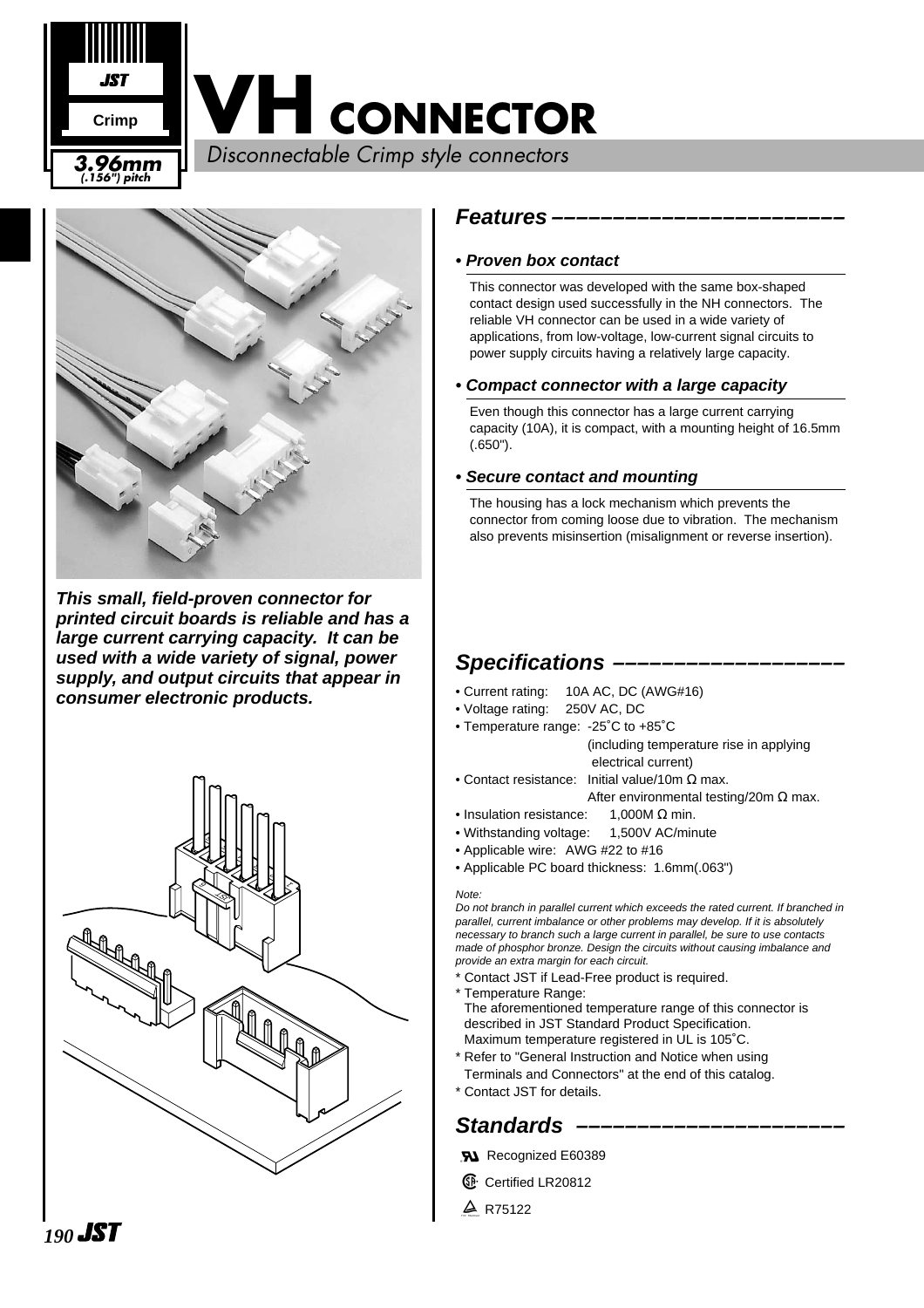#### **Contact –––––––––––––––––––––––––––––––––––––––––––––––––––––––––––––––––**



|              | Applicable wire  |          |                                         |                   |
|--------------|------------------|----------|-----------------------------------------|-------------------|
| Model No.    | mm <sup>2</sup>  | AWG#     | Insulation O.D.<br>mm(in.)              | $Q'$ ty /<br>reel |
| SVH-21T-P1.1 | $0.33$ to $0.83$ | 22 to 18 | 1.7 to 3.0<br>$(.067 \text{ to } .118)$ | 4,500             |
| SVH-41T-P1.1 | 0.5 to 1.25      | 20 to 16 | 1.7 to 3.0<br>$(.067 \text{ to } .118)$ | 3,500             |
|              |                  |          |                                         |                   |

Material and Finish

Phosphor bronze, tin-plated

Note: 1. Contact JST if you require contacts made of brass. 2. When using retainer mountable type housing, applicable wire's insulation O. D. shall be 1.7 to 2.2mm(.067" to .087").

#### Housing -

Cir-cuits

2 3 4



Q'ty / bag

1,000 1,000 1,000 Note: 1. Models identified as VHR-( ) M incorporate measures to prevent

- electric shock and are thus safer in regard to high voltages.
- 2. The applicable housing for 2-circuits shrouded header is "VHR-2N" only. "VHRR-2N" is not applicable.
- 3. Models VHR-11N and VHRR-( )N are not TÜV approved.

<For reference> As the color identification, the following alphabet shall be put in the underlined part. For availability, delivery and minimum order quantity, contact JST.

ex. **VHR-2N-oo-**

(blank)…natural (white)

BK…black R…red BL…blue M…green D…orange Y…yellow PK…pink H…gray

| 5        | <b>VHR-5N</b>  | VHR-5M        | <b>VHRR-5N</b> | 15.84( .624) | 19.74(.777)               | 1,000 |  |
|----------|----------------|---------------|----------------|--------------|---------------------------|-------|--|
| 6        | <b>VHR-6N</b>  | VHR-6M        |                |              | 19.80(.780) 23.70(.933)   | 500   |  |
| 7        | <b>VHR-7N</b>  | <b>VHR-7M</b> | <b>VHRR-7N</b> | 23.76(.935)  | 27.66(1.089)              | 500   |  |
| 8        | VHR-8N         |               | <b>VHRR-8N</b> |              | 27.72(1.091) 31.62(1.245) | 500   |  |
| 9        | VHR-9N         | VHR-9M        | <b>VHRR-9N</b> | 31.68(1.247) | 35.58(1.401)              | 500   |  |
| 10       | <b>VHR-10N</b> |               |                | 35.64(1.403) | 39.54(1.557)              | 500   |  |
| 11       | <b>VHR-11N</b> |               |                | 39.60(1.559) | 43.50(1.713)              | 500   |  |
|          |                |               |                |              |                           |       |  |
| Material |                |               |                |              |                           |       |  |
|          |                |               |                |              |                           |       |  |

Retainer mountable type **VHRR-2N VHRR-3N** –

Dimensions mm(in.)  $A \parallel B$ 

7.92( .312) 11.82( .465) 11.88( .468) 15.78( .621)

7.86( .309)

3.96( .156)

Model No.

**VHR-2M VHR-3M VHR-4M**

 $N$  type  $\parallel$  M type

**VHR-2N VHR-3N VHR-4N**

Nylon 6, UL94V-0, natural (white)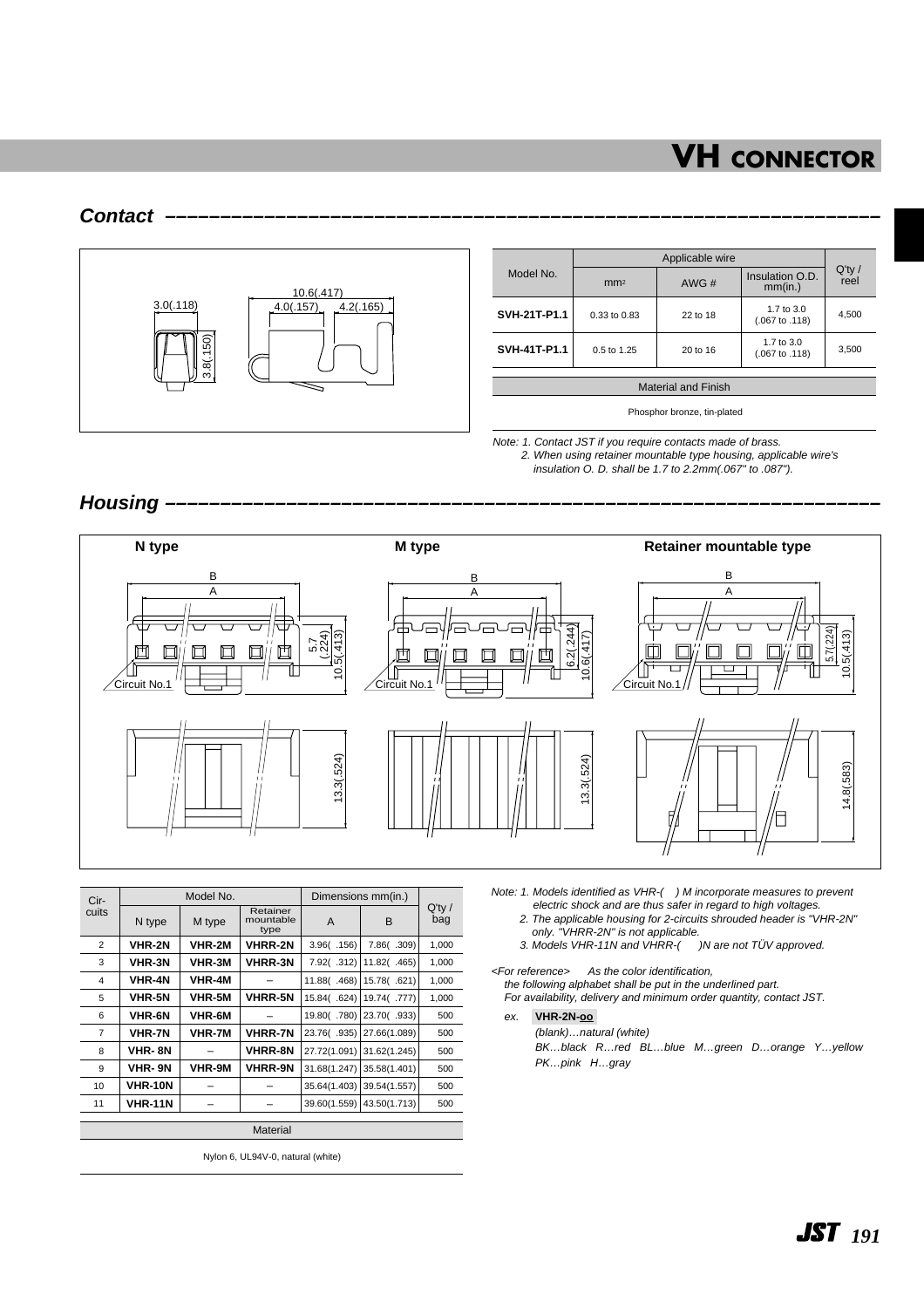#### **Retainer –––––––––––––––––––––––––––––––––––––––––––––––––––––––––––––––––**



| <b>Circuits</b> | Model No.     | A            | $Q'$ ty / bag |
|-----------------|---------------|--------------|---------------|
| $\overline{2}$  | <b>VHS-2V</b> | 3.70( .146)  | 1,000         |
| 3               | VHS-3V        | 7.52(.296)   | 1,000         |
| 5               | <b>VHS-5V</b> | 15.44(.608)  | 1,000         |
| 7               | <b>VHS-7V</b> | 23.36(.920)  | 1,000         |
| 8               | VHS-8V        | 27.32(1.076) | 1,000         |
| 9               | VHS-9V        | 31.28(1.231) | 1,000         |

Glass-filled nylon 66, UL94V-0, natural (ivory)

Note: Not TÜV approved.

## Locking header -



|                | Model No.         |                    | Dimensions mm(in.) | $Q'$ ty / box |                      |                       |
|----------------|-------------------|--------------------|--------------------|---------------|----------------------|-----------------------|
| Cir-<br>cuits  | Top entry<br>type | Side entry<br>type | A                  | B             | Top<br>entry<br>type | Side<br>entry<br>type |
| $\overline{2}$ | <b>B 2P-VH</b>    | <b>B2PS-VH</b>     | 3.96( .156)        | 7.86(.309)    | 1,000                | 1,000                 |
| 3              | B 3P-VH           | <b>B 3PS-VH</b>    | 7.92(.312)         | 11.82(.465)   | 1,000                | 500                   |
| 4              | B 4P-VH           | <b>B 4PS-VH</b>    | 11.88 (.468)       | 15.78(.621)   | 500                  | 500                   |
| 5              | <b>B 5P-VH</b>    | <b>B 5PS-VH</b>    | 15.84(.624)        | 19.74(.777)   | 500                  | 250                   |
| 6              | <b>B</b> 6P-VH    | <b>B</b> 6PS-VH    | 19.80(.780)        | 23.70(.933)   | 250                  | 250                   |
| $\overline{7}$ | <b>B 7P-VH</b>    | <b>B 7PS-VH</b>    | 23.76(.935)        | 27.66(1.089)  | 250                  | 250                   |
| 8              | B 8P-VH           | <b>B 8PS-VH</b>    | 27.72(1.091)       | 31.62(1.245)  | 200                  | 200                   |
| 9              | B 9P-VH           | <b>B 9PS-VH</b>    | 31.68(1.247)       | 35.58(1.401)  | 200                  | 200                   |
| 10             | B10P-VH           | <b>B10PS-VH</b>    | 35.64(1.403)       | 39.54(1.557)  | 200                  | 200                   |
|                |                   |                    |                    |               |                      |                       |

Material and Finish

Post: Brass, copper-undercoated, tin/lead-plated Wafer: Nylon 66, UL94V-0, natural (white)

Note: Headers with a reduced number of posts are also available. Contact JST for details.

<For reference> As the color identification,

the following alphabet shall be put in the underlined part.

For availability, delivery and minimum order quantity, contact JST.

ex. **B2P(S)-VH-oo-**

(blank)…natural (white) BK…black R…red TR…tomato red BL…blue M…green

O…orange Y…yellow PK…pink H…gray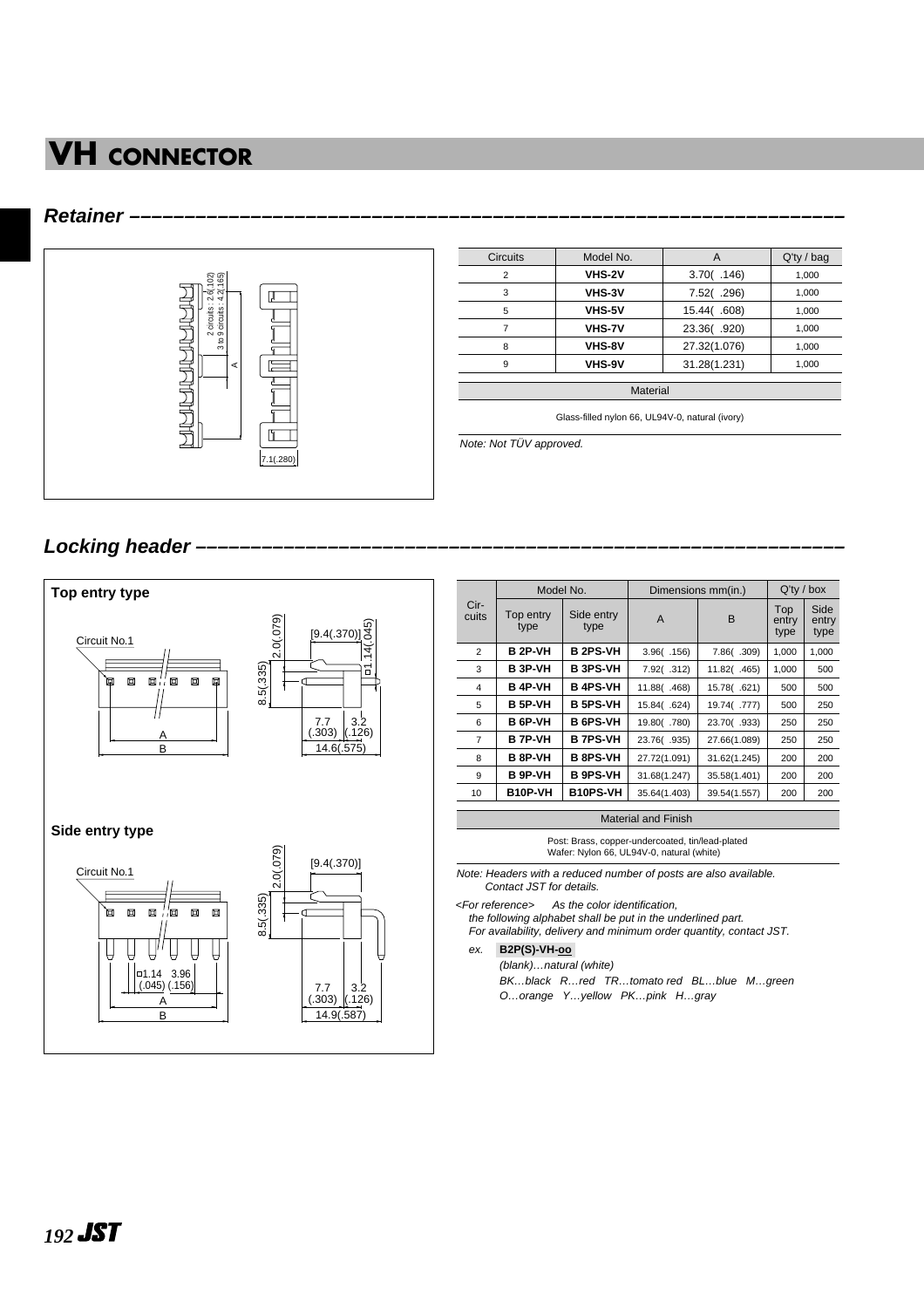## **Locking header –––––––––––––––––––––––––––––––––––––––––––––––––––––––––––**



|                | Model No.                   |                                           | Dimensions mm(in.) | $Q'$ ty / box |                      |                       |
|----------------|-----------------------------|-------------------------------------------|--------------------|---------------|----------------------|-----------------------|
| Cir-<br>cuits  | Top entry<br>type of<br>PRT | Side entry<br>type with<br>PCB stabilizer | $\overline{A}$     | B             | Top<br>entry<br>type | Side<br>entry<br>type |
| 2              | 2P-VH-B<br>в                | S <sub>2</sub> P-VH                       | 3.96( .156)        | 7.86(.309)    | 1.000                | 1,000                 |
| 3              | 3P-VH-B<br>в                | S3P-VH                                    | 7.92(.312)         | 11.82(.465)   | 500                  | 500                   |
| 4              | 4P-VH-B<br>в                | S4P-VH                                    | 11.88 (.468)       | 15.78(.621)   | 500                  | 500                   |
| 5              | 5P-VH-B<br>в                | S5P-VH                                    | 15.84(.624)        | 19.74(.777)   | 250                  | 250                   |
| 6              | 6P-VH-B<br>в                |                                           | 19.80(.780)        | 23.70(.933)   | 250                  |                       |
| $\overline{7}$ | 7P-VH-B<br>в                | S7P-VH                                    | 23.76(.935)        | 27.66(1.089)  | 250                  | 250                   |
| 8              | 8P-VH-B<br>в                |                                           | 27.72(1.091)       | 31.62(1.245)  | 200                  |                       |
| 9              | 9P-VH-B<br>в                |                                           | 31.68(1.247)       | 35.58(1.401)  | 200                  |                       |
| 10             | B10P-VH-B                   |                                           | 35.64(1.403)       | 39.54(1.557)  | 200                  |                       |
| 11             | B11P-VH-B                   |                                           | 39.60(1.559)       | 43.50(1.713)  |                      |                       |

Material and Finish

Post: Brass, copper-undercoated, tin/lead-plated Wafer: Top entry type of PBT: Glass-filled PBT, UL94V-0, natural (ivory) Side entry type with PCB stabilizer: Nylon 66, UL94V-0, natural (white)

#### Note : B11P-VH-B is not TÜV approved.

<For reference> As the color identification,

the following alphabet shall be put in the underlined part.

For availability, delivery and minimum order quantity, contact JST.

<Top entry type of PBT>

ex. **B2P-VH-B-oo-** (blank)…natural (ivory)

C…black R…red E…blue M…green Y…yellow

<Side entry type with PCB stabilizer>

#### ex. **S2P-VH-oo-**

(blank)…natural (white) BK…black R…red BL…blue Y…yellow M…green

## Shrouded header -



| <b>Circuits</b>            | Model No.        | Dimensions mm(in.) |              |               |  |  |
|----------------------------|------------------|--------------------|--------------|---------------|--|--|
|                            |                  | A                  | в            | $Q'$ ty / box |  |  |
| $\overline{2}$             | B 2P-VH-FB-B     | 3.96( .156)        | 9.80( .386)  | 250           |  |  |
| 3                          | B 3P-VH-FB-B     | 7.92(.312)         | 13.76(.542)  | 200           |  |  |
| $\overline{4}$             | 4P-VH-FB-B<br>в  | 11.88(.468)        | 17.72(.698)  | 150           |  |  |
| 5                          | B 5P-VH-FB-B     | 15.84(.624)        | 21.68(.854)  | 200           |  |  |
| 6                          | 6P-VH-FB-B<br>в. | 19.80(.780)        | 25.64(1.009) | 200           |  |  |
| $\overline{7}$             | B 7P-VH-FB-B     | 23.76(.935)        | 29.60(1.165) | 100           |  |  |
| 8                          | 8P-VH-FB-B<br>в. | 27.72(1.091)       | 33.56(1.321) | 100           |  |  |
| 9                          | B 9P-VH-FB-B     | 31.68(1.247)       | 37.52(1.477) | 100           |  |  |
| 10                         | B10P-VH-FB-B     | 35.64(1.403)       | 41.48(1.633) | 125           |  |  |
|                            |                  |                    |              |               |  |  |
| <b>Material and Finish</b> |                  |                    |              |               |  |  |

Post: Brass, copper-undercoated, tin/lead-plated Wafer: Glass-filled PBT, UL94V-0, natural (white)

Note : The applicable housing for 2-circuits shrouded header is "VHR-2N" only. "VHRR-2N" is not applicable.

<For reference> As the color identification,

the following alphabet shall be put in the underlined part. For availability, delivery and minimum order quantity, contact JST.

#### ex. **B2P-VH-FB-B-oo-**

(blank)…natural (white) R…red C…black E…blue M…green Y…yellow O…orange H…gray PK…pink